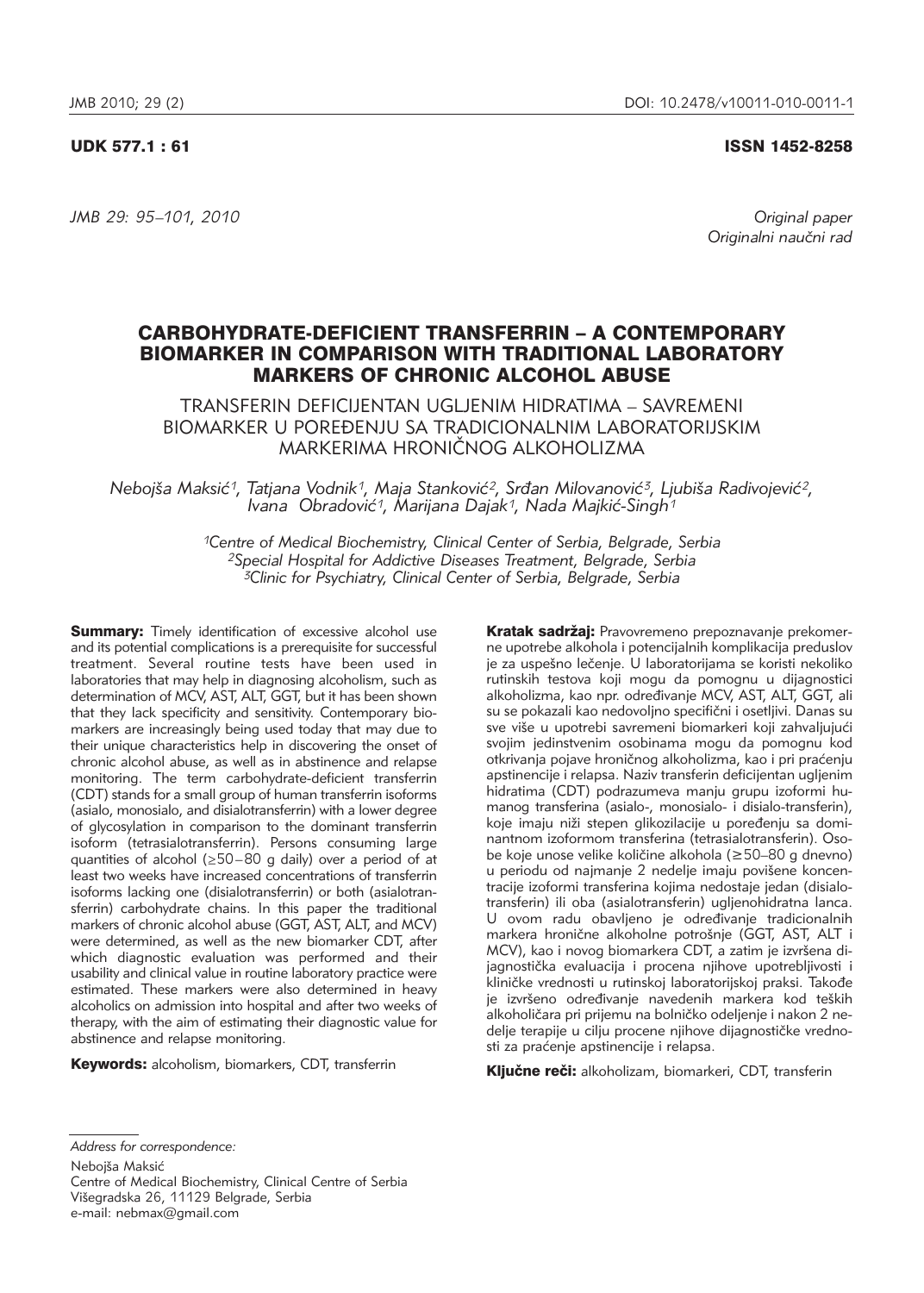#### Introduction

According to the definition of the World Health Organization, alcoholics are persons who use alcohol excessively, slowly becoming dependent on alcohol and suffering either from open mental disturbances or interferences with bodily or mental health, interpersonal relations and social and economic functioning (1, 2). Timely detection of excessive alcohol consumption and its potential complications is a prerequisite for successful treatment. Many persons who abuse or are dependent on alcohol seek help, while at the same time denying the basic problem. In the assessment of alcohol dependence the sequential approach is applied which implies: a) screening, b) procedures for diagnosing alcohol dependence, and c) monitoring of the patient's state during treatment (3).

With the aim of developing more efficient strategies for decreasing alcohol consumption, it is important to review on a deeper level the pathogenetic mechanisms of disorders linked with alcohol and develop more effective diagnostic approaches for early detection of dangerous alcohol use. There is an obvious need for an independent laboratory indicator of increased alcohol consumption that would help clinicians suspect alcoholism as the real cause of symptoms. Biomarkers have proved themselves useful in diagnostics because of their advantage in relation to polls, whose results often fail to elicit admission from the patient about alcohol consumption (4). Several routine tests have been used in laboratories that may help in diagnosing alcoholism, such as MCV, AST, ALT, GGT, but they have been shown to lack specificity and sensitivity, since their values are also increased in hepatobiliary diseases, poisoning, obesity, use of certain medications, etc. (5).

New biomarkers are increasingly being used today that have high specificity and sensitivity. One of them is CDT, a glycoprotein synthesized in the hepatocytes from where it is secreted into circulation. Due to prolonged alcohol consumption, the microstructure on the transferrin glycoform is changed towards the creation of a proportionally larger concentration of the so-called carbohydrate-deficient transferrin (CDT), thus making it a very useful marker of alcohol abuse. This discovery was made in 1976 when Stibler and Kjellin (6) found increased concentrations of transferrin glycoforms in the cerebrospinal fluid of alcoholics.

Transferrin is composed of three different structure parts: a polypeptide chain with 679 amino acids, two  $Fe<sup>3+</sup>$  binding sites, one inside the Nterminal and the other inside the C-terminal part, as well as two N-carbohydrate chains (7).

Details of the pathomechanisms of CDT increase during chronic alcohol consumption have not been elucidated, but there is evidence that ethanol or its metabolite acetaldehyde disturb the synthesis of carbohydrate chains in the Golgi apparatus (8, 9).

The main difference between CDT and the earlier



Figure 1. Structure of the main transferrin glycoform tetrasialotransferrin that makes up 80% of total transferrin in the serum of healthy adults. Line between N and C presents an individual peptide chain.

traditional markers of alcohol abuse is its diagnostic accuracy. Namely, CDT has a big advantage due to its high specificity, meaning that a positive result almost always indicates suspicion of heavy alcoholism, and is not influenced by hypertension, bronchitis, asthma, diabetes mellitus, angina pectoris, obesity, metabolic disturbances, depression and digestive system diseases. Increased risk of false positive results in heavy liver damage, carbohydrate-deficient glycoprotein syndrome (CDGS), genetic D-variant of transferrin, pregnancy, use of estrogen, anemia, low ferritin, high total transferrin, or false negative results in the genetic B-variant transferrin and low total transferrin values, highly correlates with the method used for CDT quantification (10).

Sensitivity of the CDT test, i.e. its ability to detect heavy forms of alcoholism depends on several factors, such as the amount of alcohol consumed, population, behaviour and habits of alcoholics, time of sampling after the end of alcohol abuse (11).

With the introduction of various analytic techniques and methods for CDT determination during the last 15 years, whose values were expressed as absolute (mg/L, or  $U/L$ ) or relative units (%CDT) in relation to total transferrin or tetrasialotransferrin, and showed various sensitivity and specificity because of the involvement of various transferrin isoforms in »CDT«, problems emerged in many studies regarding the comparison of clinical and analytic results (12).

Problems with the standardization of CDT determination have led to the meeting of the Task Force for CDT Standardization (WG-CDT), following a recommendation from the IFCC, whose primary goal was to define the most suitable CDT analyte, choose a referent method for CDT determination, produce reference materials for the chosen analyte, and recommend it for clinical use. The definition of disialotransferrin as the primary, target molecule for CDT determination and individual analyte for CDT standardization, and the recommendation that HPLC be the temporary referent method, marked the first step toward the standardization of CDT determi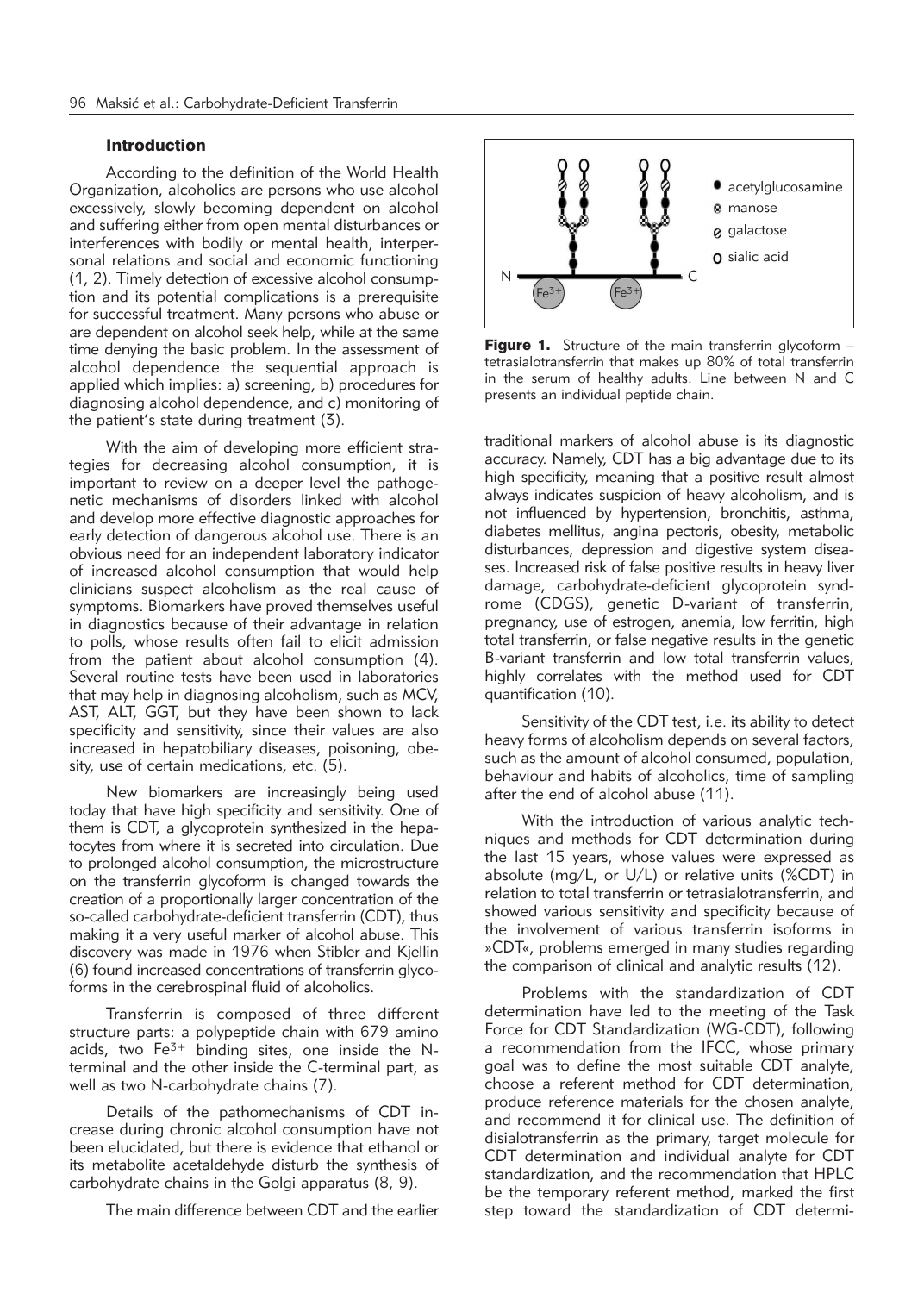nation. These actions would improve the diagnostic characteristics of CDT as a biomarker of chronic alcohol consumption and promote comparability between laboratories (13).

#### Material and Methods

In this paper the parameters indicating increased alcohol consumption were determined in the sera of 90 examined patients. During patient admission into the wards of the Special Hospital for Addictive Diseases, Institute of Psychiatry and Institute of Infec tious and Tropical Diseases, interviews were done according to the standard protocol and data were obtained about patient age, profession, health condition, duration of alcohol use, quantity and type of liquor, as well as the date of last alcohol intake. On the basis of such »history of alcohol consumption«, the examinees were divided into two groups: group of patients whose daily alcohol intake was less than 60 g (abstainers/occasional drinkers) and group with daily alcohol intake of 60 g and more (heavy alcoholics). Standard drinks contain 12–14 g of alcohol, which is equal to a bottle of beer, glass of table wine or 4 cl of 40% hard liquor. Control group (n=26) was made up of examinees not consuming alcohol or doing so at most 6 times a year on special occasions (e.g. birthdays) and then consuming not more than 15 g of alcohol at once. Average age of patients in the group of abstainers and occasional drinkers was 44.0 years (22–65), in the heavy alcoholics group 45.5 (24–69), and in the control group 45.4 (31–62). Samples were collected into tubes without additives, centrifuged and frozen at –20 °C.

#### *The principle of CDT determination*

N Latex CDT Kit (Siemens, Germany) is a new commercial test based on direct competitive nephelometric determination. The method uses monoclonal antibodies (mAb) that identify with great specificity transferrin glycoforms lacking one or both complete N-glycans (e.g. disialo, monosialo and asialotransferrin as CDT glycoforms) in combination with the simultaneous determination of total transferrin. Polystyrene particles coated with CDT-mAb agglutinate with CDT-coated polystyrene particles. CDT, depending on its concentration, inhibits this reaction, enabling nephelometric determination within 18 minutes. No preparatory operation is needed. Considering the fact that the degree of iron saturation of transferrin affects the antibody binding affinity, in the first incubation step a chelating agent is used that separates iron from the complex with transferrin. Simultaneous determination of total transferrin enables automatic calculation of CDT quantity as a percentage in relation to total transferrin (% CDT). Range of measurement is 20–640 mg/L or 0.77–25 %CDT, with the cut-off according to the manufacturer's recommendation being 2.5%.

Determination of %CDT was done at the Institute of Medical Biochemistry of the Clinical Centre of Serbia on a nephelometer BN II (Dade Behring, Germany).

#### *Methods for the determination of AST, ALT and GGT*

Aspartate aminotransferase (AST), alanine amino transferase (ALT) and gamma-glutamyltransferase (GGT) were determined immediately after sample centrifugation by spectrophotometry, using the biochemical analyzer Dimension Xpand Plus, Dade Behring. Methods for the determination of AST and ALT were modified according to the recommendation by the International Federation for Clinical Biochemistry (IFCC), with pyridoxal phosphate used as coenzyme. The method for GGT determination uses gammaglutamyl-3-carboxy-4-nitroanilide as substrate.

The reference values for AST are <37 U/L, ALT <41 U/L, and GGT <55 U/L.

#### *The method for MCV determination*

Mean corpuscular volume (MCV) was determined by the direct measurement of hematological parameters using the Coulter principle, from vein blood with anticoagulant, on a hematological counter Hmx, Coulter Beckman, USA. Reference values for MCV are 83.0–97.2 fL.

#### **Results**

A new and promising approach to the diagnosis of alcoholism is based on a combination of traditional laboratory markers, MCV or liver enzymes, with the new alcohol marker CDT, to increase the sensitivity of



**Figure 2.** Values of the %CDT parameter in patients from Group A (heavy alcoholics), Group B (abstainers and occa sional drinkers) and Group C (control group).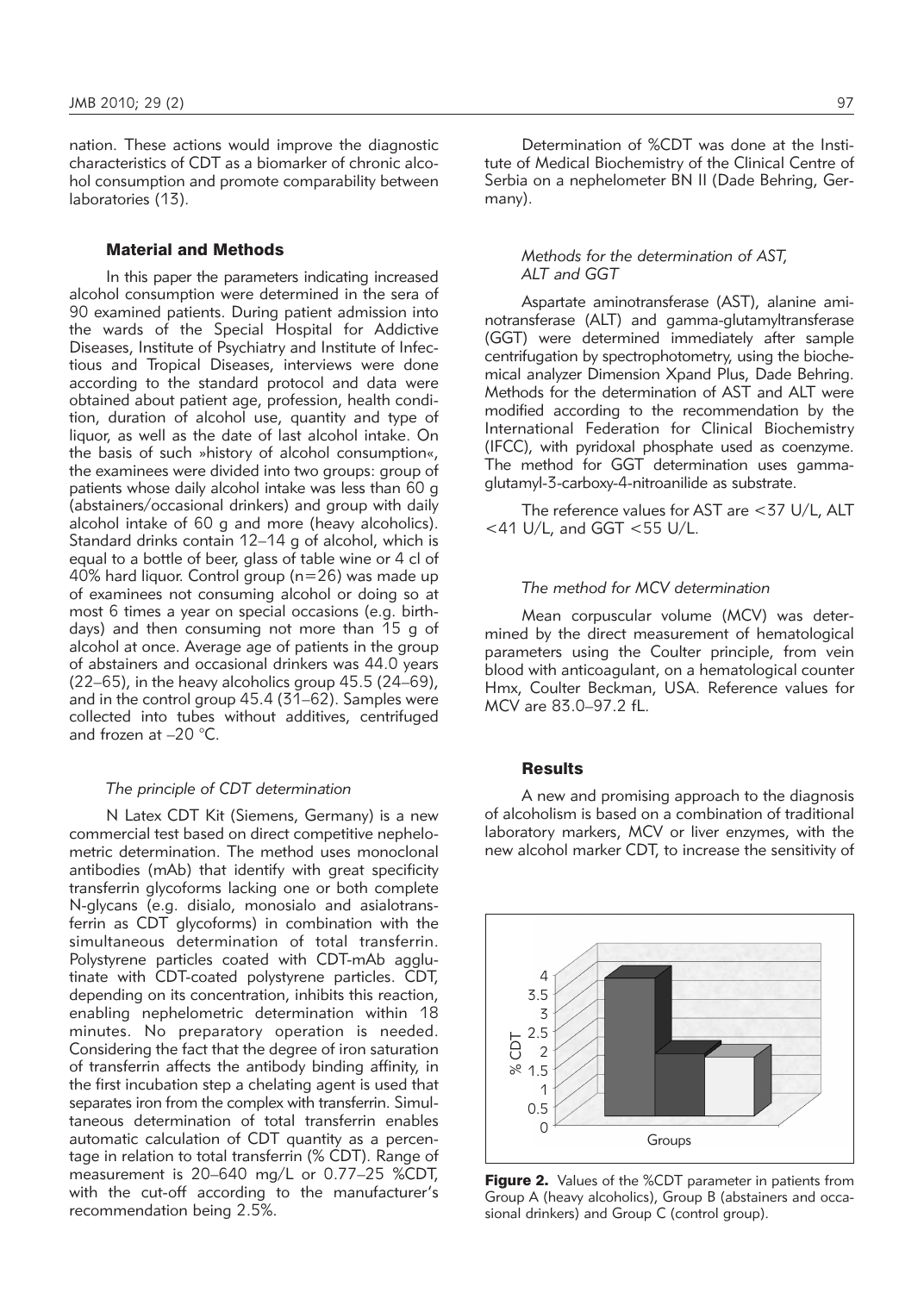

Figure 3. Values of the AST parameter in patients from Group A (heavy alcoholics), Group B (abstainers and occa sional drinkers) and Group C (control group).



Figure 4. Values of the ALT parameter in patients from Group A (heavy alcoholics), Group B (abstainers and occasional drinkers) and Group C (control group).

determination and accuracy of alcohol detection. The measurement of GGT serum activity was the first marker of alcohol consumption, however, its specificity and sensitivity were reduced in the early stage of alcoholism, as well as due to some nonalcoholic liver diseases. Other laboratory tests used for indications of chronic and severe alcoholism, such as AST, ALT and MCV, have limitations regarding sensitivity and specificity, and should be interpreted with care. Considering the limits of the mentioned markers, and also the problems regarding patient admission of alcohol use, physicians are often unable to detect and monitor such patients. Due to its unique characteristics, CDT has shown itself to be practical in many clinical cases of chronic alcoholism detection, as well as in the monitoring of abstinence and relapse.

The new biomarker of chronic alcohol consumption, CDT, as well as routine laboratory markers GGT, AST, ALT and MCV were determined in three patient groups. The first group, Group A, was comprised of patients whose daily alcohol intake was 60 g and more



Figure 5. Values of the GGT parameter in patients from Group A (heavy alcoholics), Group B (abstainers and occasional drinkers) and Group C (control group).



Figure 6. Values of the MCV parameter in patients from Group A (heavy alcoholics), Group B (abstainers and occasional drinkers) and Group C (control group).

(heavy alcoholics). Group B included patients with daily alcohol intake of less than 60 g (abstainers and occasional drinkers), while Group C was comprised of examinees not consuming alcohol or doing so rarely and without crossing the limit of 15 g of alcohol. The results of determination are presented in *Figures 2–6.*

### *Correlation of parameters*

Correlation between the values of determined parameters was estimated by a non-parametric test, using the Spearman's correlation, since the obtained data did not have a normal distribution. The significance of the obtained values of Spearman's correlation coefficients (rs) for the probability of 0.05, in the comparison of parameter values, revealed where there is a significant correlation between them. Spearman's correlation coefficients calculated using the computer programme SPSS 11.0 are presented in *Table I*.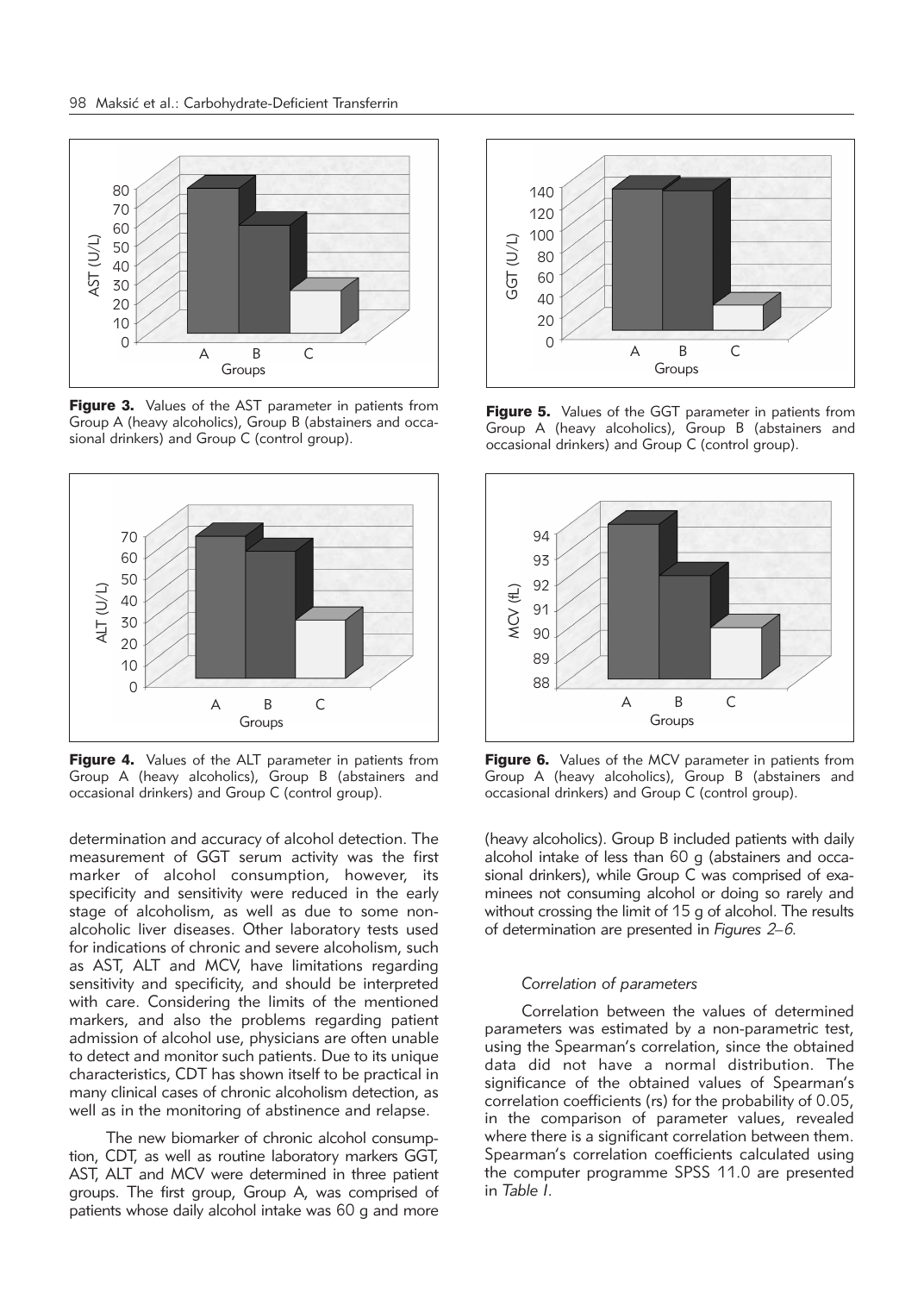Table I Correlation of parameters - values of the Spearman correlation coefficients (rs).

| Parameters | Group |       |           |       |  |  |  |
|------------|-------|-------|-----------|-------|--|--|--|
|            | А     | R     | $\subset$ | All   |  |  |  |
| CDT / AST  | 0.260 | 0.278 | 0.176     | 0.456 |  |  |  |
| CDT/ALT    | 0.086 | 0.239 | 0.108     | 0.277 |  |  |  |
| CDT / GGT  | 0.195 | 0.085 | 0.023     | 0.382 |  |  |  |
| CDT / MCV  | 0.072 | 0.123 | 0.133     | 0.271 |  |  |  |

 $\Box$  p<0.05, there is a correlation between parameters within the examined groups

#### *Markers of alcoholism before and after abstinence*

The markers of alcoholism were determined in patients admitted for hospital treatment immediately after admission and after two weeks of abstinence, thus enabling the estimation of applicability of the given parameters in routine work. The results of alcohol parameters before and after two weeks of abstinence are shown in *Table II*.

## **Discussion**

None of the biomarkers of alcoholism widely accepted today in clinical use and thoroughly investigated in numerous research centres across the world shows the characteristics of an ideal parameter for reliable detection and monitoring of alcohol abuse. One of the most often used markers is GGT that exhibits a noted variation in the sensitivity and specificity of determination, because its activity rises except in the case of increased alcohol consumption and use of a large number of drugs, toxin action, infection, ischemia, hormones, obesity, fatty liver, etc. (14, 15). The activity of enzymes coming from the liver (AST, ALT) is often increased in patients who chronically use alcohol, although they have been found to be increased also in abstainers suffering from chronic liver diseases, viral hepatitis, obesity, fatty liver, drug use, etc. The situation is similar with

MCV, whose sensitivity and specificity are lower in relation to other alcoholism biomarkers, because its values may also be increased in liver damage, vitamin B12 and folic acid, deficiency, hematological diseases, reticulocytosis, hypothyroidism, etc. (16).

Precisely because of the limited sensitivity of individual laboratory markers, the combinations of traditional markers MCV or liver enzymes with new alcoholic markers such as CDT and EDAC were introduced (*Early Detection of Alcohol Consumption*), thus improving the possibility of accurate alcoholism detection. New biomarkers that have high specificity and sensitivity are increasingly being used today. One of them is CDT, the first test to be approved in the USA by the FDA (*Food and Drug Administration*) as the biomarker for alcoholism (17–20).

Due to its unique characteristics, CDT has shown itself as a very useful and practical test during the screening of increased alcohol consumption in out-patients in primary practice, psychiatric clinics, emergency rooms, urgent care, as well as in the preoperative preparation of surgery patients. It also has an important application in occupational medicine, where it is used in systematic examinations, employment procedures, the issuing of driving licenses, for underage drinking, life insurance, work place responsibility and forensic purposes. For diagnostic purposes it is used in gastroenterology/ hepatology wards for distinguishing liver diseases caused by alcohol from liver diseases of different etio logy, pancreatitis, esophagitis, gastrointestinal tract carcinoma, etc. (21).

In this paper the samples of patients whose daily alcohol intake was over 60 g (heavy alcoholics, N=64), samples from patients with daily alcohol intake of less than 60 g (abstainers/occasional drinkers, N=26), as well as samples from patients not consuming alcohol or doing so on rare occasions and so that their daily intake does not exceed 15 g (control group, N=26), were analyzed.

Routine laboratory markers of chronic alcohol consumption (GGT, AST, ALT and MCV) were estimated in all three groups as well as the new

**Table II** Values of examined parameters in patients before and after two weeks of abstinence.

| Period<br>Statistical<br>parameters |                         | Parameters               |                   |                   |                    |                   |  |
|-------------------------------------|-------------------------|--------------------------|-------------------|-------------------|--------------------|-------------------|--|
|                                     |                         | $CDT$ (%)                | AST (U/L)         | ALT (U/L)         | GGT (U/L)          | MCV (fL)          |  |
| Before                              | min<br>$\bar{x}$<br>max | 1.66<br>3.52<br>5.81     | 27<br>81.2<br>322 | 10<br>67.9<br>201 | 18<br>121.3<br>913 | 89<br>95.6<br>105 |  |
| After                               | min<br>$\bar{x}$<br>max | 1.31<br>$2.17 *$<br>4.40 | 19<br>51.1<br>116 | 18<br>48.4<br>186 | 13<br>99.17<br>413 | 84<br>94.5<br>106 |  |

 $*$  statistically significant difference ( $p$ <0.05) in relation to the period before abstinence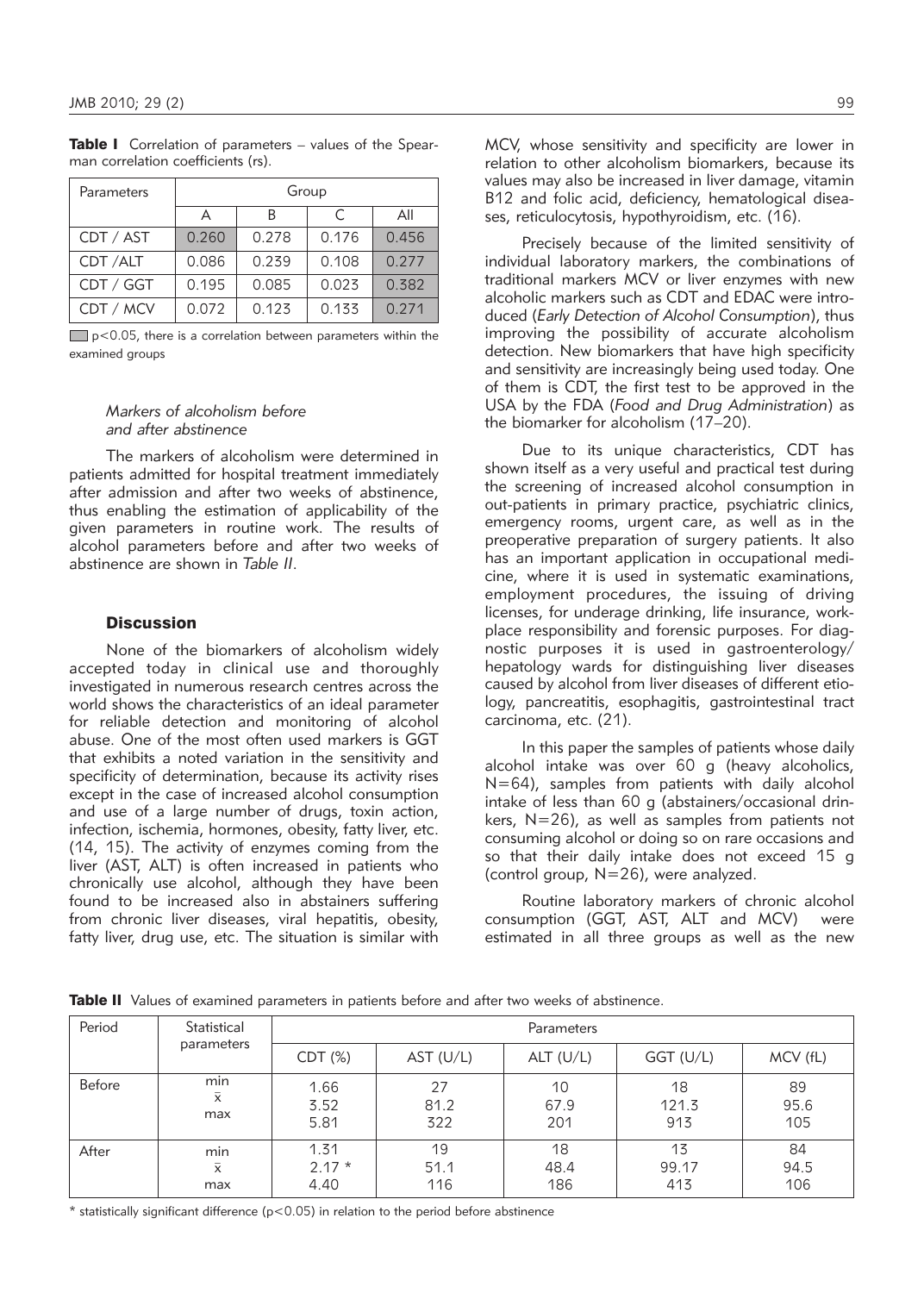biomarker CDT, after which their diagnostic evaluation was performed. The mean value of CDT (3.66%) in the group of heavy alcoholics was statistically significantly higher (p<0.05) in comparison with the group of abstainers/occasional drinkers (1.66%), as well as in comparison with the control group (1.56%), indicating a good correlation with regard to the amount of alcohol introduced into the organism. Mean values of AST (75.33 U/L), ALT (65.63 U/L) and GGT (129.73 U/L) in the heavy alcoholics group, and in the group of abstainers/occasional drinkers AST (56.42 U/L), ALT (58.81 U/L) and GGT (128.04  $U/L$ ), were statistically significantly higher ( $p < 0.05$ ) in relation to the control group where the mean value of AST was 21.90 U/L, ALT 27.20 and GGT 23.40 U/L. Mean value of MCV (93.78 fL) in the group of heavy alcoholics was statistically significantly higher ( $p < 0.05$ ) in comparison with the mean value of patients in the control group (90.20 fL).

Using the computer programme SPSS 11.0, correlation was made between the values of determined parameters, and a significant correlation was established between the parameters CDT and AST in the group of patients marked as heavy alcoholics. Spearman's correlation coefficient for the probability of 0.05 was r=0.260. Comparison of parameters in all patient groups revealed significant correlations (CDT/AST, r=0.456, CDT/ALT, r=0.277, CDT/GGT, r=0.382, CDT/MCV, r=0.271).

With the aim of estimating the validity of biomarkers for abstinence or relapse monitoring in patients consuming alcohol chronically  $(N=18)$ , they were determined on admission to hospital treatment as well as two weeks after the end of use. Statistical processing of obtained results by the Mann-Whitney test revealed a statistically significant difference (p<0.05) only for the parameter CDT, recommending it as a useful biomarker for abstinence and relapse monitoring in chronic alcoholics. Also, it is more important to determine the individual changes of CDT in relation to initial values, than to use cutoff values for estimating the duration of abstinence or relapse (22).

N LATEX CDT is the first direct immunochemical method based on monoclonal antibodies (mAb), that specifically recognize the structure of transferrin glycoforms lacking one or both complete carbohydrate chains. The method was established in June 2005.

Relative values (%CDT) are automatically recalculated in relation to total transferrin. This technique does not require sample pretreatment and is fully automatic in the routine nephelometric procedure.

The determination of CDT by the Latex N CDT method is not influenced by the presence of B or D phenotypes due to the fact that monoclonal antibodies do not react with the genetic variants of transferrin. This is a large advantage for the new automatic CDT test in comparison to many other methods. The second large advantage of the direct CDT test is seen in its optimal diagnostic characteristics in adolescents and adults, as well as in males and females (23, 24).

The introduction of various analytic techniques and methods for CDT determination in the last 15 years, whose values were expressed as absolute (mg/L or U/L) or relative units (%CDT) in relation to total transferrin or tetrasialotransferrin, that have shown different sensitivity and specificity due to the involvement of various transferrin isoforms in »CDT«, in many studies problems emerged regarding the distribution of clinical and analytic results.

With the definition of disialotransferrin as the primary, target molecule for CDT determination and individual analyte for CDT standardization, as well as the recommendation that HPLC be the temporary referent method until mass spectrometry becomes widely available, the first steps were made towards the standardization of CDT determination. In clinical practice, CDT values should be expressed as the relative ratio (%CDT) to compensate for false high and false low values in case of increased or decreased values of total transferrin. These actions would improve the diagnostic characteristics of CDT as a biomarker for chronic alcohol consumption and promote comparability between laboratories. As a result of these measures, the quality of cooperation between laboratory and court medicine would be improved, along with medical diagnostics and patient care (12, 13, 25, 26).

*Acknowledgments.* The Ministry of Science and Technology supported this study on the basis of contract No. 145010.